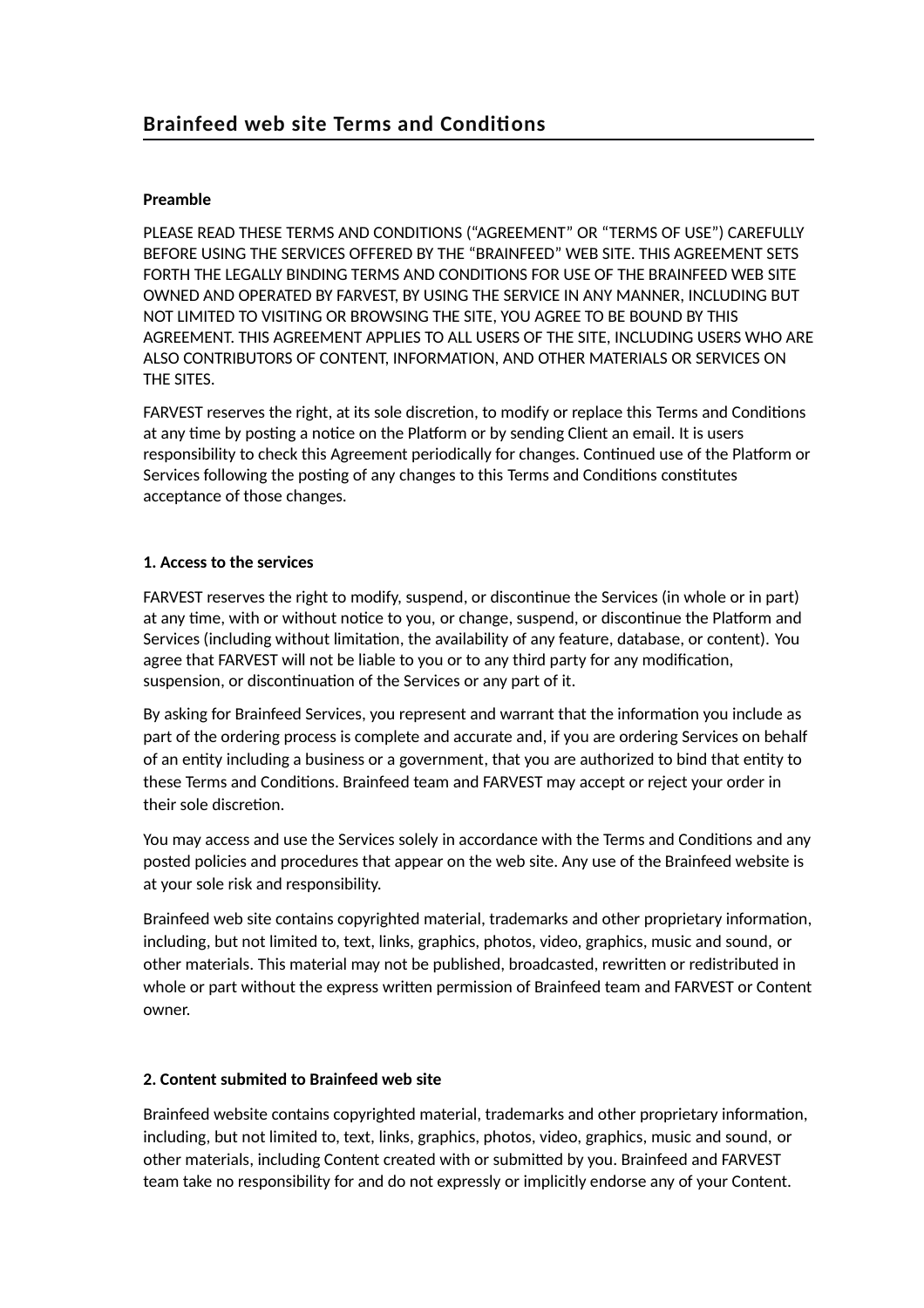By posting, uploading, inputting, providing or submitting your Content, you warrant and represent that you own Content without limitation, all the rights necessary for you to provide, post, upload, input or submit the Content and remove any Content at any time at Brainfeed team or FARVEST team sole discretion.

You retain any ownership rights you have in our Content, but you grant Brainfeed and FARVEST the right to publish that Content. No compensation will be paid with respect to the use of your Content. FARVEST is under no obligation to post or use any Content you may provide and may remove any Content at any time at FARVEST sole discretion. You also agree that FARVEST and Brainfeed team may remove metadata associated with your Content, and you irrevocably waive any claims and assertions of moral rights or attribution with respect to your Content.

#### **3. Rules and Conducts**

As a condition of use, you will not use the Services for any purpose that prohibited by this Terms and Conditions. The Services (including, without limitation, any Content, or submissions) is provided only for your own personal, non-commercial use. You are responsible for all of your activity in connection with the Services. For purposes of the Terms of Use, the term "Content" includes, without limitation, text, links, graphics, photos, video, graphics, music and sound, or other materials made accessible by Brainfeed team and FARVEST or its clients through the Service.

By way of example, and not as a limitation, you shall not (and shall not permit any third party to) either (a) take any action or (b) upload, download, post, submit or otherwise distribute or facilitate distribution of any Content on or through the Brainfeed web site, that: infringes any patent, trademark, trade secret, copyright, right of publicity or other right of any other person or entity.

Brainfeed team and FARVEST reserves the right to remove any Content from the websites or Service at any time, for any reason including, but not limited to, upon receipt of claims or allegations from third parties or authorities relating to such Content or if FARVEST is concerned that you may have violated the Terms of Use, or for no reason at all.

#### **4. Brainfeed access and Content submission fees**

There are no fees for accessing Brainfeed web site Content in accordance with the Terms and Conditions and any posted policies and procedures that appear on the Brainfeed web Site.

FARVEST charges fees associated with the Content submission and publishing Services. For payment of Services, Content provider may submit its debit card, credit card, or other payment information via the website or trough FARVEST ordering services to purchase Services features or other paid products or services. Brainfeed and FARVEST use third-party service providers to process online payments. If you submit your payment, you agree to pay all costs that you incur, and you give FARVEST permission to charge you when payment is due for an amount that includes these costs and any applicable taxes and fees.

#### **5. Indemnification**